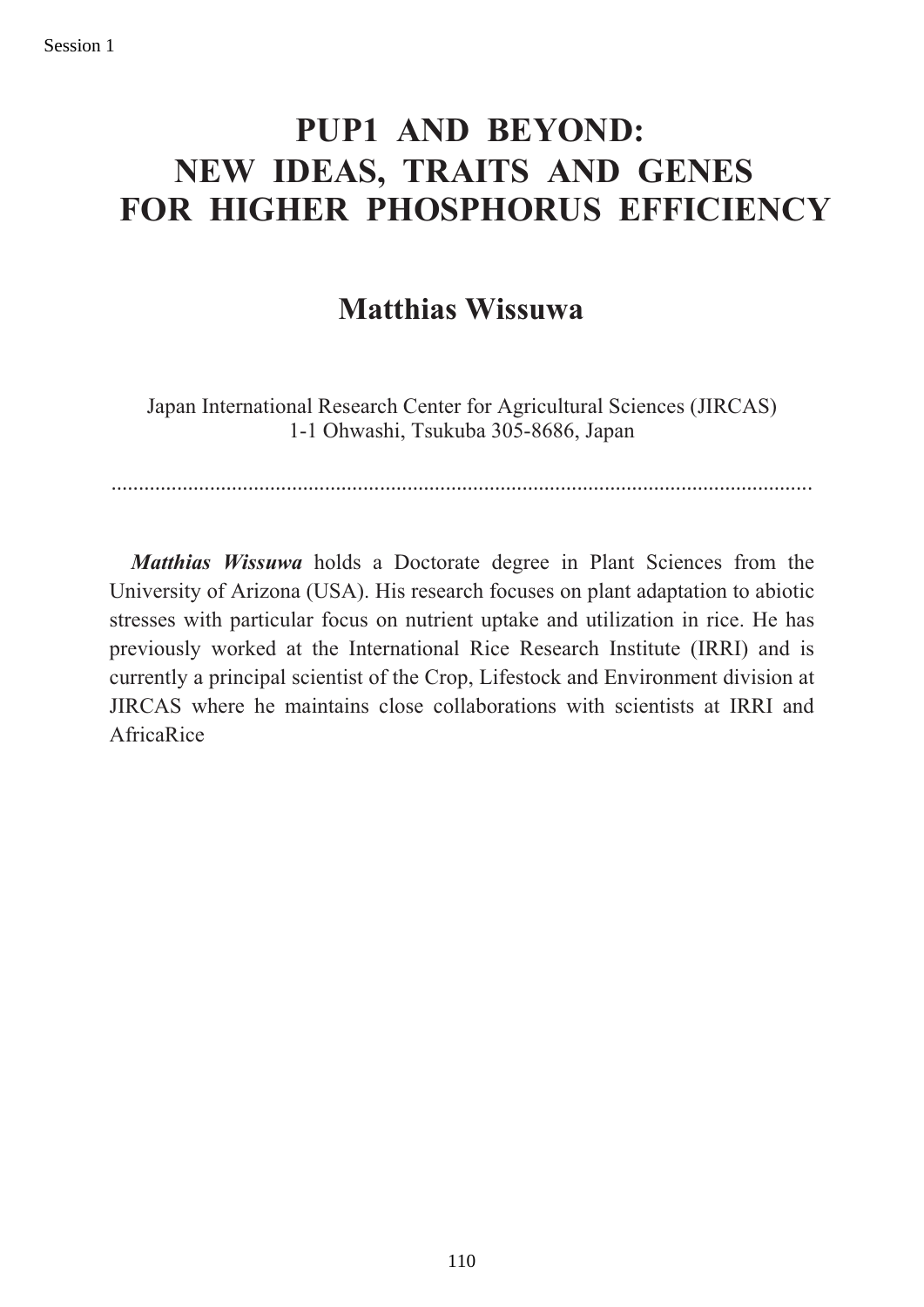# ABSTRACT

 Selection of modern varieties has typically been performed in standardized, high fertility conditions with a primary focus on yield. This could have contributed to the loss of plant genes associated with efficient nutrient acquisition strategies and with adaptations to soil-related stresses. Given the necessity to use scarce and increasingly costly fertilizer inputs more efficiently, while also raising productivity on poorer soils, it will be crucial to reintroduce traits and genes associated with efficient P acquisition and utilization into elite crop cultivars. JIRCAS together with collaborators within the global rice research community has screened diverse sets of rice gene bank accessions with the aim to identify new donor varieties for P efficiency traits and genes. After mapping of P efficiency loci, candidate genes have been identified and characterized and tolerance mechanisms were investigated physiologically. At various stages findings have been confirmed by field experiments to assure practical relevance of research endeavors. One successful project recently identified the Pup1 gene enhancing P uptake from low-P soils (Gamuyao et al. 2012). Molecular markers diagnostic of the superior *Pup1* allele have been identified (Pariasca-Tanaka et al. 2014) and shared with breeding partners throughout Asia and Africa, enabling them to conduct their own marker assisted selection program with locally preferred varieties. Similar efforts are ongoing for novel P uptake and P utilization genes. How such improved varieties may affect phosphate flows in agricultural systems will be discussed.

#### **KEYWORDS**

Phosphorus acquisition, phosphorus utilization, plant breeding

#### **REFERENCES**

Gamuyao, R., Chin, J.H., Pariasca-Tanaka, J., Pesaresi, P., Catausan, S., Dalid, C., Slamet-Loedin, I., Tecson-Mendoza, E.M., Wissuwa, M. and S. Heuer, 2012: Nature, 488: 535-539. Pariasca-Tanaka, J., Chin, J.H., Drame, K.N., Dalid, C., Heuer, S. and M. Wissuwa, 2014: Theoretical and Applied Genetics, 127: 1387-1398.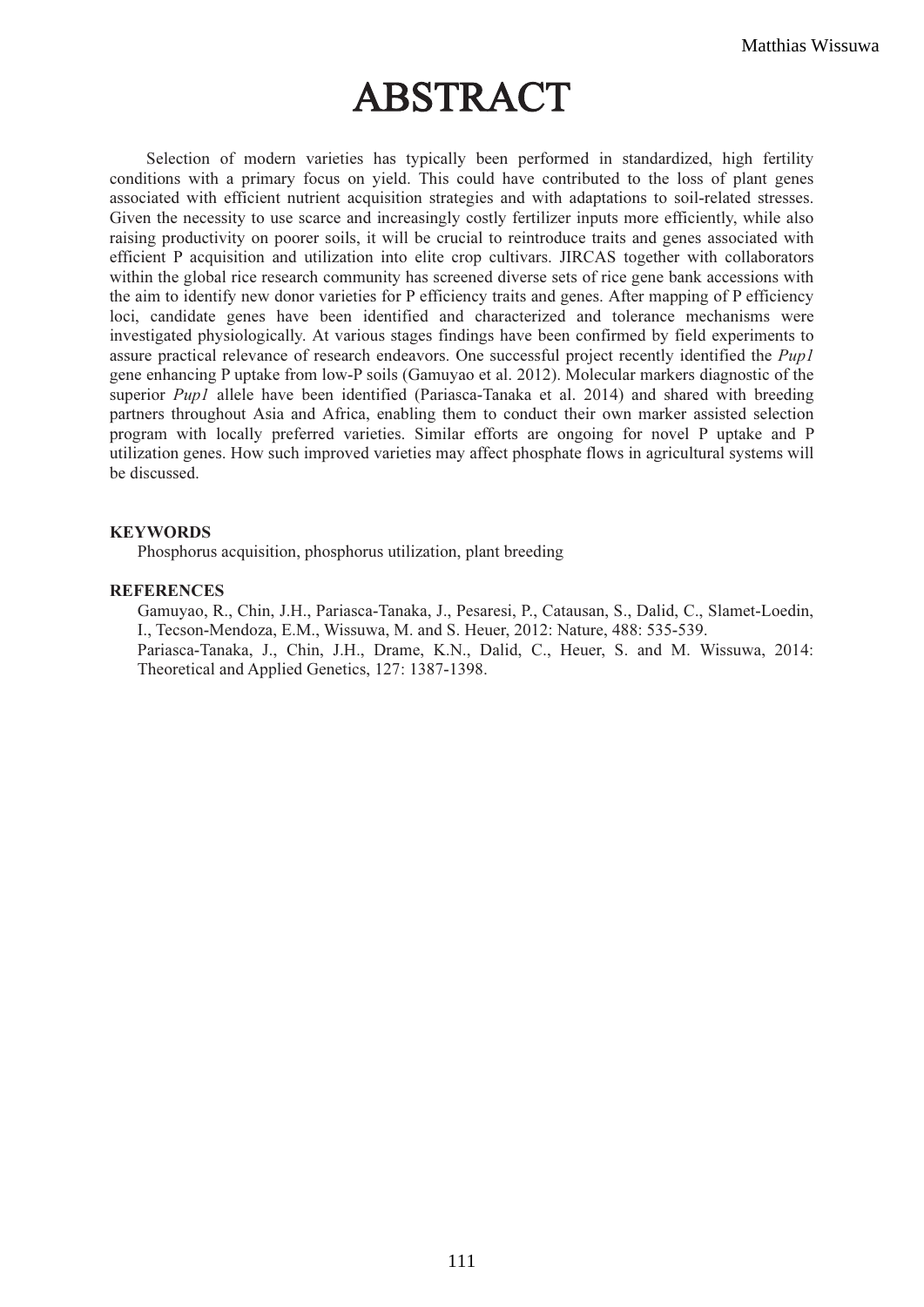











 $\overline{5}$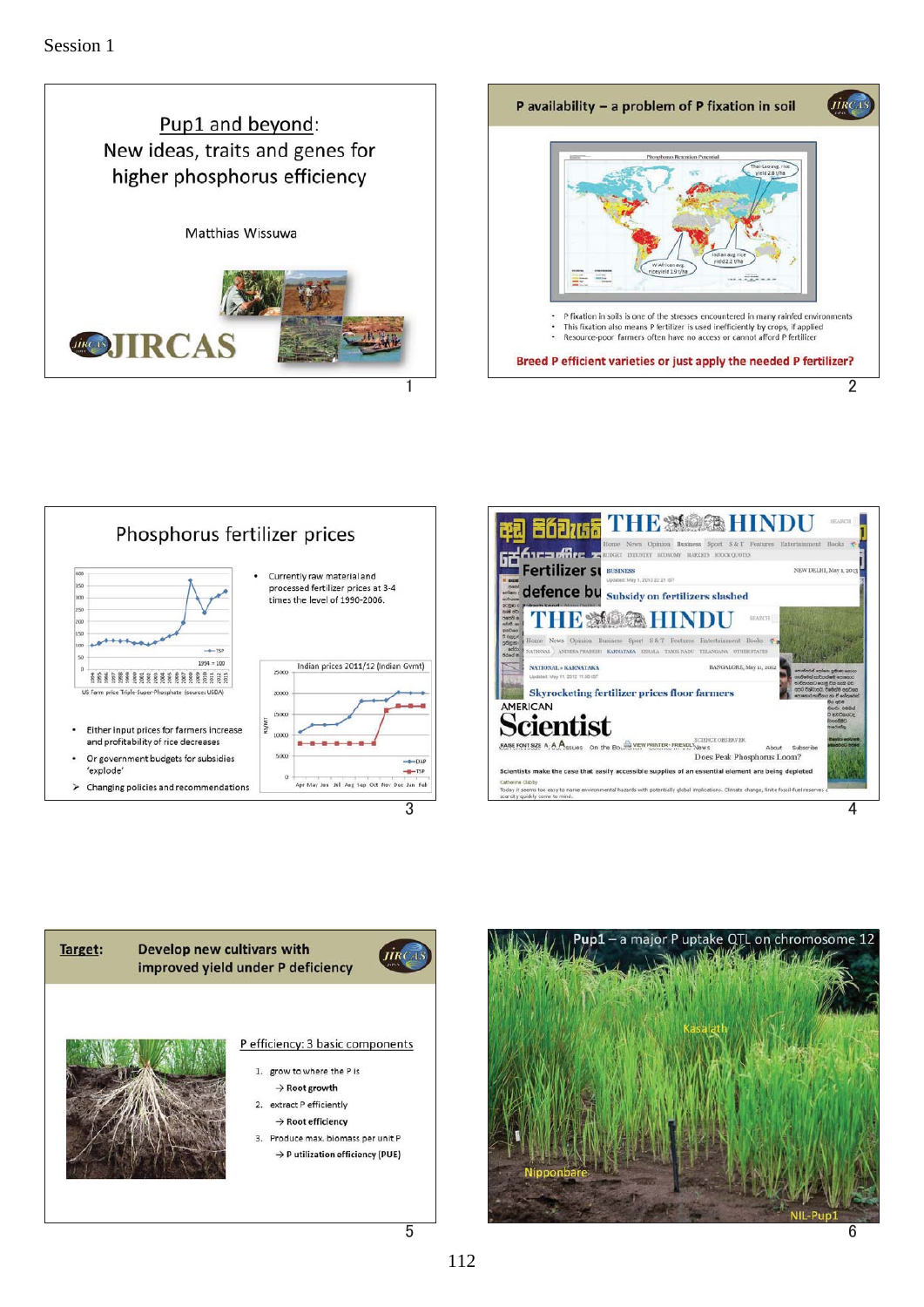











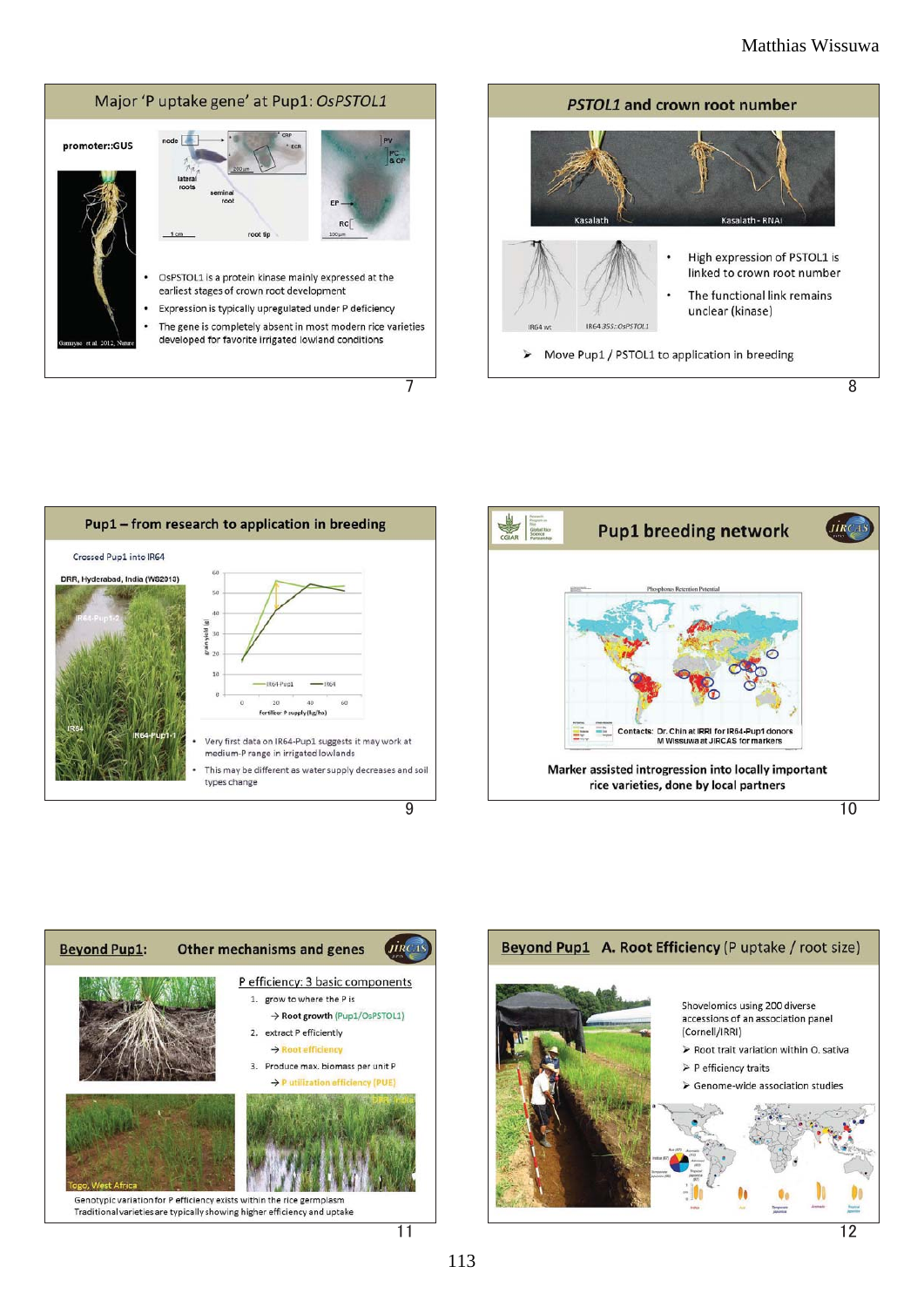#### Session 1











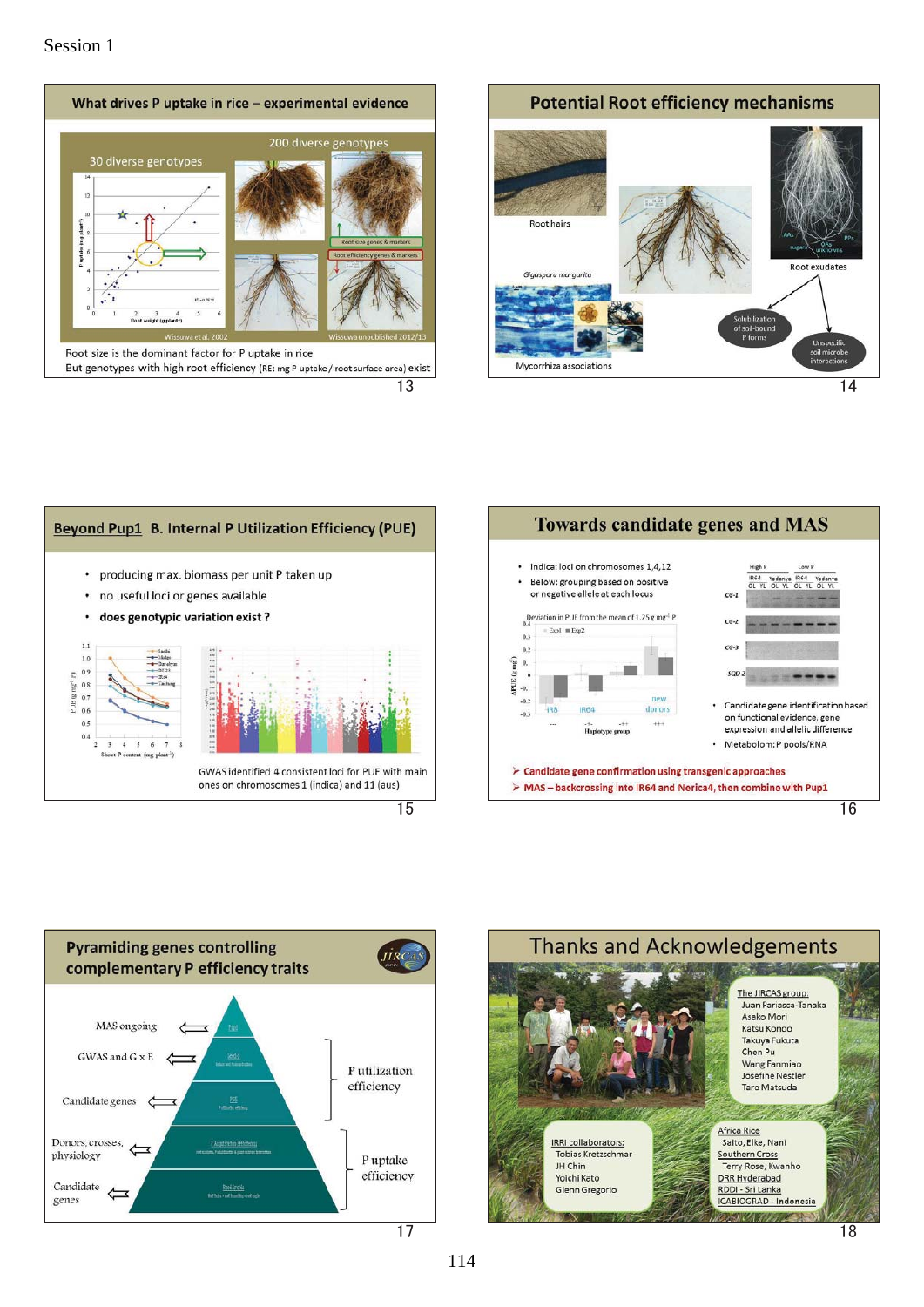**Chair Matsumoto:** Next speaker is Dr. Matthias Wissuwa from JIRCAS. He holds a doctorate degree in Plant Sciences from the University of Arizona. His research focuses on plant adaptation to abiotic stresses with particular focus on nutrient uptake and utilization in rice. He has previously worked at the IRRI and is currently a principal scientist of the Crop, Livestock and Environment Division at JIRCAS. He maintains close collaborations with scientists at IRRI and AfricaRice. The title is "Pup1 and Beyond: New Ideas, Traits and Genes for Higher Phosphorus Efficiency." Dr. Wissuwa, please.

**Dr. Matthias Wissuwa:** Thank you, Mr. Chairman. Ladies and gentlemen, it's my pleasure to be here and introduce you to some of the work we've done and some of the ideas we've developed in relation to improving phosphorus efficiency in rice.

Here I have listed a few average rice yields we can observe around the rice growing area; and while typically it's recognized that the potential rice yield is upwards of 6 tons, even 8 tons on ideal conditions, very often national average yields are about 2 tons. So, we do have a very substantial yield gap and unavailability of phosphorus to the plant is one of the component stresses that reduce yields at the farm level. It might not be the most important stress, but it is one of the components of the overall stress. And partly to blame are soils that fix phosphorus quite tightly. As you can see here indicated in the red areas, these are soils where the total amount of P might be quite high, but the availability to the plant is very low because of this fixation or binding of P in the soil. How to improve the situation for farmers? The question is do we just focus on breeding efficient varieties that take up more P and use it more efficiently or do we just apply the needed fertilizer? The answer to this question is probably we should do both; but whereas in the past most of the emphasis was on applying more P fertilizer, recently a little bit more emphasis has been put on breeding new varieties. The reason is that the fertilizer prices have increased a lot and these price increases have put P fertilizer out of reach for many resource-poor farmers.

What effects do these high fertilizer prices have on a farm level? Either it increase the input cost and thereby reduces the productivity or the profitability of rice production or in many countries governments actually do put a fixed price on fertilizer inputs by subsidizing it. In scenarios where we have this very steep price increases, this is no longer sustainable and so we've seen government after government has reduced the subsidies, as you can see, for example, here where it is very rapid increase in fertilizer prices in India.

As a result, phosphorus has actually made it into the news. Here is an article talking about improving P efficiency in Sri Lanka and then there're several other articles that stress that fertilizer prices have increased a lot because the supply of very high-grade phosphorus rock is slowly decreasing, which means the process of mining and shipping is getting a bit more expensive, and the other factor is that the subsidies have been slashed.

The research that my group and my partners are involved with is developing new cultivars, rice cultivars in the sense that have improved yield under P deficient conditions. There are basically three components of improving P efficiency in any crop, one is to improve root overall growth because phosphorus is relatively tightly bound in the soil: it doesn't move in the soil so the plant root has to grow towards the phosphorus. There are two other additional strategies that we could follow, one is to develop plants that extract phosphorus that is tightly bound in the soil more efficiently so to breed for root efficiency. And the third part is to breed for better utilization of P that is taken up.

I want to give you one example of breeding for higher root growth and higher phosphorus uptake based on our own work that is related to the Pup1 locus. Pup1 stands for P uptake. It's a major QTL on chromosome 12, identified in rice from the donor variety Kasalath that grows very well and extracts a lot of P from a P-fixing soil, as you can see here. This is a picture from experiments done in JIRCAS on a soil that is highly P fixing. You can see another variety Nipponbare here is hardly able to produce any yield under these conditions. We have identified this QTL on chromosome 12. Through breeding and marker-assisted selection, we can bring it into a Nipponbare background. And the resulting plant would be this near-isogenic line here that's 98% identical to Nipponbare, but it has 2% introgessions from Kasalath from the donor. You can see this restores the ability to take up P and to use it well under these conditions.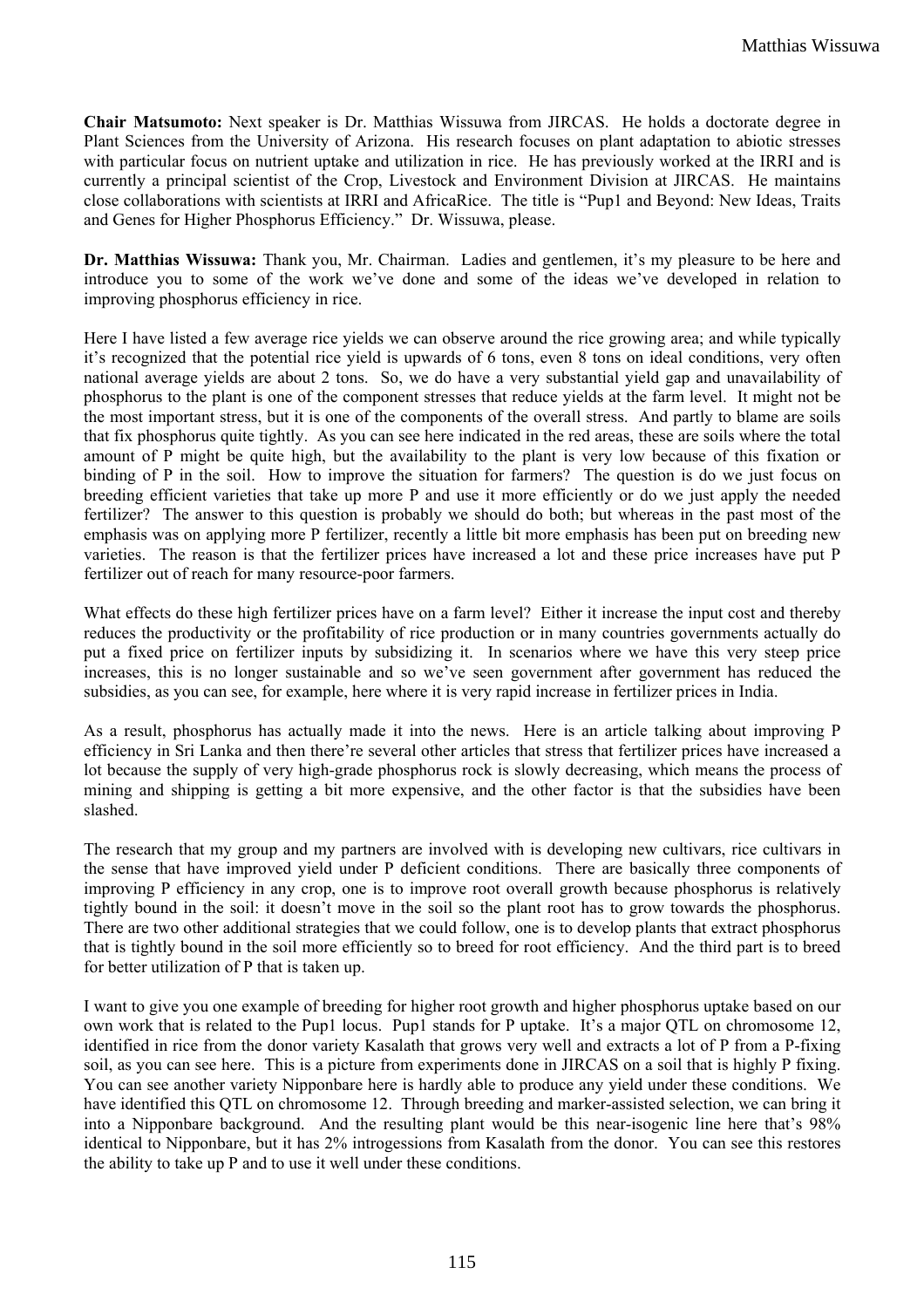Together with colleagues at IRRI, we have then done additional work to identify the genes that are behind this particular QTL. The main gene that we found we call PSTOL1 for P starvation tolerance and it is a gene that is mostly expressed in developing root primordia that you can see here. The greenish color means the gene is expressed in this particular tissue. And in a matured plant, you can still see that the main area of expression of the gene is at the base of a stem where the crown roots develop. So, this is a gene that enhances root growth. There is two interesting points about this gene; one, it is a protein Kinase so it is not a functional gene itself. It just senses phosphorus deficiency and relays a signal to other genes that then do the work and lead to more root growth. The second important or interesting point is that this gene is completely absent in most modern irrigated rice cultivars. So Nipponbare doesn't have the gene and IR64 doesn't have the gene. Many other rice cultivars grown around the world under ideal fertilized irrigated conditions don't have the gene. The varieties that do have the gene are typical land races or varieties bred for stressful environments.

We have then confirmed that this gene actually does affect root number and root growth so we have knocked the gene out in the donor Kasalath and so these two plants are Kasalath transgenic plants that don't have the gene function anymore. You see the root number decreases. Then similarly, if you overexpress this gene in IR64 you see that root growth is enhanced. And with more roots developing, there is more phosphorus uptake.

So now together again with partners at IRRI and partners throughout the world, we are trying to enter from the scientific gene discovery phase into the plant breeding phase and we try to bring Pup1 into other rice varieties, like IR64, that are then tested with partners throughout the world. And here I have one preliminary piece of data where you see that the yield of the new IR64-Pup1 line is improved at a very low fertilizer input rate in this experiment.

At this point, we have established some sort of informal Pup1 breeding network with other CG Centers and national partners that are interested in marker-assisted introgression into the locally important rice varieties that are grown in those countries. And this should be done by local partners with a bit of support from my colleague at IRRI and from myself in terms of marker development and other logistic support.

Now this gene, the Pup1 gene or PSTOL gene, as I said, enhances root growth and with that we have a good candidate gene to tackle this first mechanism. But as I said there are other mechanisms as we could develop plants that extract P more efficiently from the soil. Whenever we do screening experiments, whether it is in West Africa on an upland soil or in India on an irrigated soil, we do see there is a lot of genotypic variation in rice for the ability to take up phosphorus. And very typical it is traditional varieties that are far superior to modern varieties. So for example, here all these are commonly grown Indian modern varieties and these are land races collected in the hills of Northeastern India. These rice varieties obviously have genes that are very interesting and that should be targeted in finding new sources of tolerance, either for higher root efficiency or better internal utilization, and that is what we're doing at the moment.

To look at root efficiency, we look at variation for root traits. So, we do a lot of digging and characterizing roots in the soil. And rather than using a QTL mapping population, as we've done before, that is just a cross between two parents, we're now using a process called Genome-wide association, where we use gene bank accession, maybe 200-300 different accessions that have all been characterized with molecular markers. And we then link their performance to the genotypes that we identified. And typically when we do these experiments, we still see that root size is a dominant factor that improves phosphorus uptake.

In this sense, the bigger the root weight the higher the phosphorus uptake. And if you take an average variety that would be around here, having medium root weight and medium phosphorus uptake. In our screening, we have identified this type of genotype that has very small roots compared to the normal type, but shows very high phosphorus uptake. This is now a very good candidate for this novel trait what we call root efficiency. And so the target is to develop or to identify genes and markers that control this particular trait to improve phosphorus uptake at a given same root size and then combine that possibly with Pup1 or other novel genes that we might identify that increase the root weight and thereby increase P uptake.

Potential mechanisms that we look at currently to understand what drives root efficiency are things like root hairs or mycorrhiza. The previous speaker has given a very good introduction on the importance of these two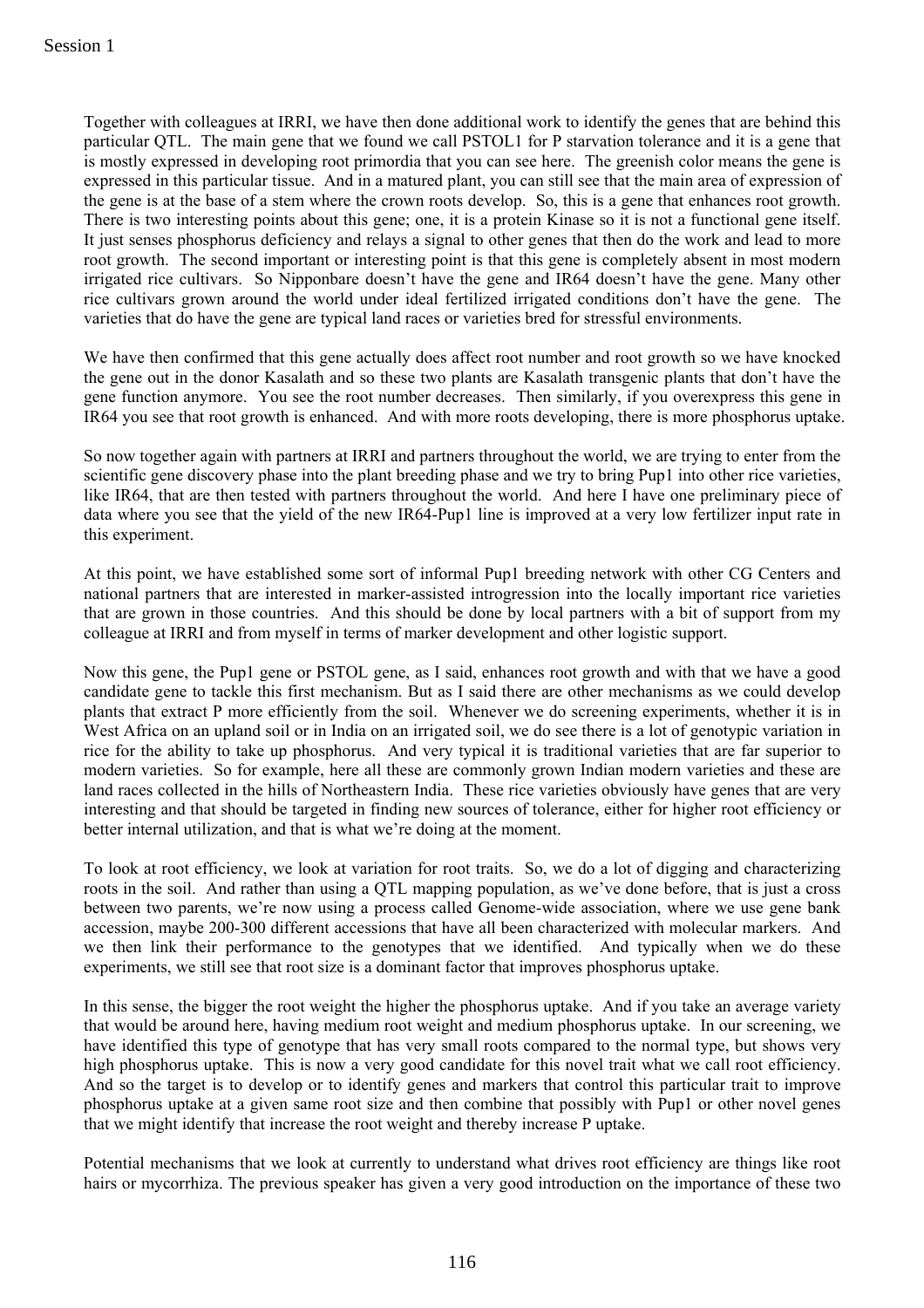factors. We're also looking at solubilization of soil-bound P forms through the excretion of organic acids or other substances or through other unspecific soil microbe interactions.

Then we take a third component of the overall P efficiency scenario and that is the increased internal P utilization efficiency. So, the idea is that once the phosphorus is taken up into the plant, there still is a factor of how efficient this P is used in terms of biomass production. And there is no useful gene or any known locus available that controls the trait. We don't even know whether genotypic variation existed when we started this experiment. The good news is that genotypic variation does exit. As you can see here, at a given shoot P content, genotypes differ in how much biomass they can make, which relatesto their internal P use efficiency. Again, it is typically traditional varieties that are superior. We've done this Genome-wide association where we identified loci, for example, on chromosomes 1, that increase use efficiency in rice.

We can then again go on a candidate gene finding expedition and we look at haplotypes or the genetic makeup at these particular loci. We see that modern varieties typically lack positive genes for P use efficiencies where they have reduced use efficiency. And traditional varieties that we treat as new donors for this particular trait, they have several positive alleles or positive genes for this trait. Now, we're trying to identify candidate genes and markers for this particular trait. And we would confirm the candidate genes using experimental transgenic approaches, but the target is to identify in the end markers and use these markers to transfer P utilization genes into mega varieties like IR64 and Nerica4; and in the end, to combine them with more efficient P uptake, as we had for the Pup1 locus.

So the final strategy we have in our project is pyramiding genes controlling P efficiency traits that are complementary to each other, combining bigger root growth with very efficient phosphorus uptake per root size with very efficient or improved utilization of the P taken up. And as you can see, we are at different stages in our particular project. The marker-assisted selection for Pup1 is ongoing. For other traits, we have candidate genes that we evaluate and in many cases we already have made crosses with particular donors. In the end, we try to combine all positive traits in certain very important varieties and test them throughout the world.

With that, I just want to acknowledge some of my collaborators that is; first of all, my own group at JIRCAS. Then I work very closely with several people at IRRI and in Africa Rice, and we have a host of other partners that contribute significantly towards this type of work. Thank you very much.

**Chair Matsumoto:** Thank you, Dr. Matthias. Dr. Matthias's team tried to breed the P-efficient variety to adapt to low P soils. And, we know the Pup1 to contribute the P uptake. It is very powerful in low P soil area. Now, we have also few minutes, but do you have any question and comments?

**Dr. Dinesh Sharma:** Okay, thank you for the presentation. I have two points to discuss. One is about the root growth pattern. So, I am wondering the Pup1 gene is having any relation with the root angle or I can say any hormonal relation like auxin or something.

**Dr. Matthias Wissuwa:** It doesn't have any relation to root angle. The hormonal regulation we don't know yet because we don't really know what the downstream genes are, and this is one of the research topics we are trying to sort of reviving in the next few years.

**Dr. Dinesh Sharma:** Thank you. The second one is about the GWAS. So in the GWAS, you have the nice panel, association mapping panel, and also you found some loci, nice loci or linked markers. My point is do you find any kind of relation of geographical location of those association panel with relation to the phosphorus uptake, because sometimes association panel might have the land raises also. I am just wondering any geographical location of those land raises having related to the phosphorus uptake.

Dr. Matthias Wissuwa: There is a general effect that lot of very good varieties are belonging to the aus subspecies of rice and most of them come from Northeastern India, Bangladesh, that region. So there is a hotspot of improvised soils, acidic soils, and the rice varieties developed there or landraces developed there